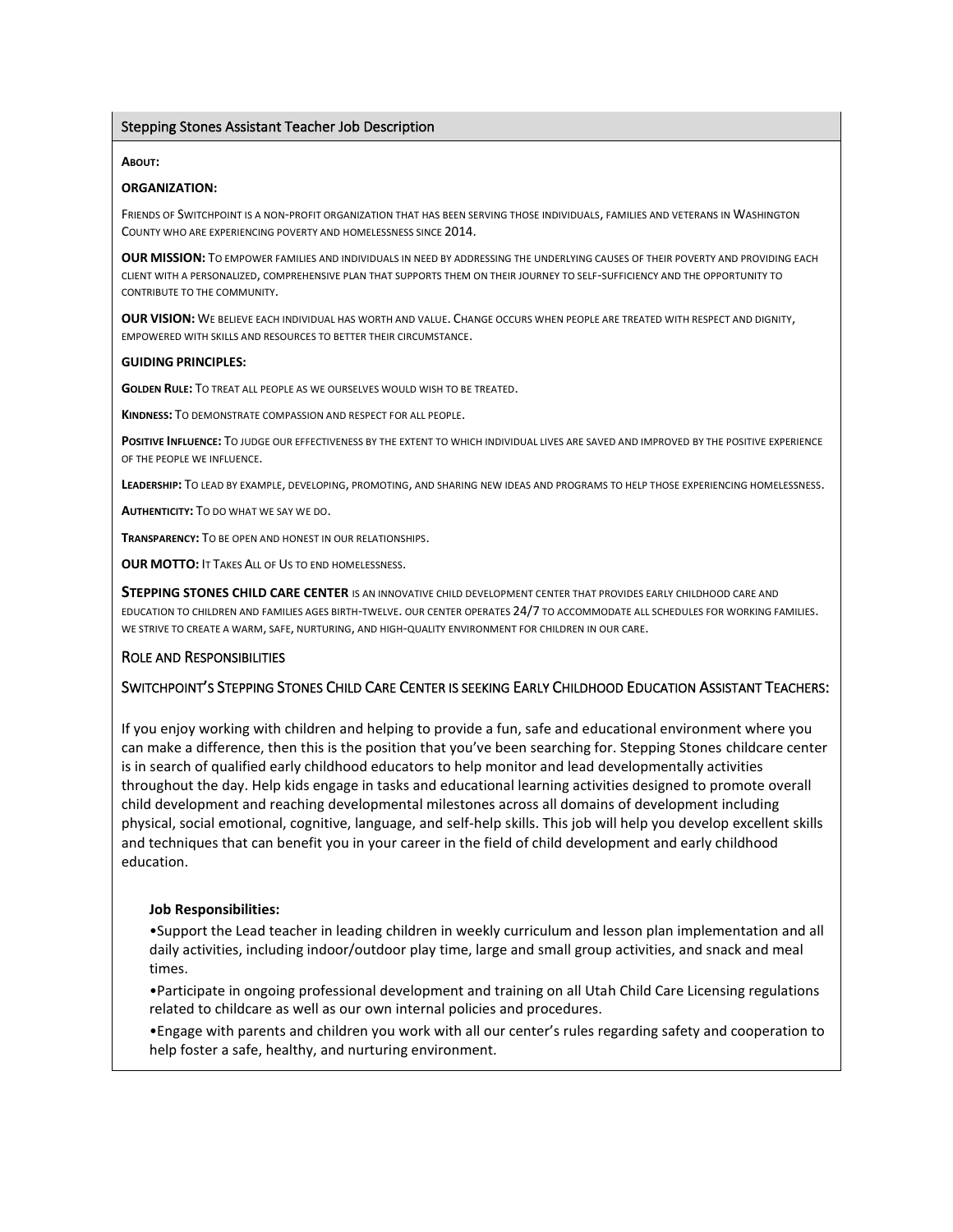•Assist children in learning to work together through a variety of interactive games and activities designed to encourage cooperation. Assist in successfully resolving conflicts as they arise. Promote and implement positive guidance techniques in the classroom.

•Help prepare children for lunch and snack times and assist others on staff in handing out food and beverage items. Lead the children in the cleanup of trays, cups and the eating area after every meal.

•Administer Ages and Stages Screeners on an ongoing basis to track individual child growth and development and share information with each child's family. Teachers will track each child's growth through observations, portfolio documentation, developmental checklist, and assessment data.

• Participate in parent teacher conference with parents whenever issues involving a child's behavior at the center need to be addressed, or when such a meeting is requested by the parents.

- Conduct daily environmental safety checklists in the indoor classroom environment and outdoor environment to ensure adequate health and safety for the children in care. Report any items that need repaired or attention to the Director.
- Ensure that the classroom environment is healthy, safe, clean, and engaging for children in care.
- Complete daily logs, communicate with families through the family engagement app by sending progress notes and information to the child's families while in care each day. Complete required documentation and daily activity logs for all children in care.
- Track attendance, meals and snacks for each child and required documentation for the CACFP food program.
- Attend required annual training and professional development opportunities provided by Stepping Stones Child Care.

## **QUALIFICATIONS AND EDUCATION REQUIREMENTS**:

- Early childhood care and education experience with children ages birth to twelve.
- Comply with local, state, and federal laws governing child care.
- Excellent written and verbal communication skills.
- Excellent organizational, problem-solving, and time-management skills.
- Friendly and approachable demeanor.
- Maintain a professional appearance, attitude, and work ethic always.
- Ability to work as a team member with other staff and with families of children in care.
- An associate degree, CDA (Child Development Associate) or ability to obtain a CDA within one year of hire, or higher education degree in a related field (child development, early childhood education, family studies, psychology) and at least 30 clock hours of approved Utah Early Childhood Career Ladder courses in child development, social and emotional development, and childcare environments.
- 1+ years' experience in the field of early childhood care and education as a lead teacher and/or administrative experience as an assistant director.
- Must be at least 18 years old.
- Must pass a Utah Child Care Licensing Background Check.
- Obtain required training upon hire per Utah Child Care Licensing: Preservice training that consists of 2.5 hours of training before assuming assistant director duties.
- Complete 20 Hours of annual training or at least 1-1/2 hours of childcare training including Utah Child Care Licensing topics, career ladder courses on: child development, ages and stages administration, director's toolbox endorsement, working with families, culturally and linguistically appropriate practices to meet the developmental needs of children and understanding appropriate practices to engage with families.
- Complete and maintain current CPR/First Aid and Food Handlers Permit certifications.